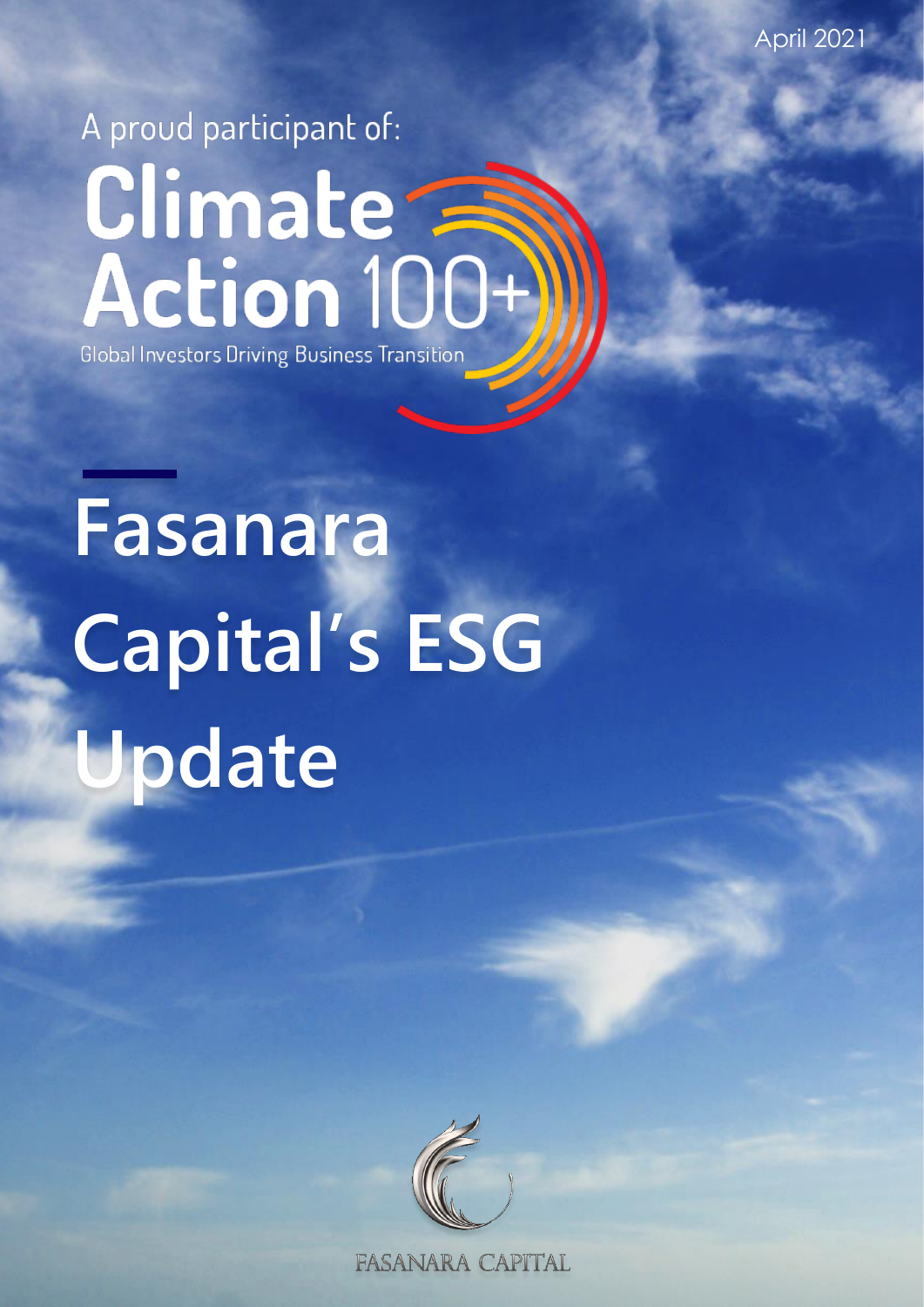# **Fasanara Capital is pleased to announce that it is officially a signatory of Climate Action 100+!**

Climate Action 100+ is an investor-led initiative to ensure the world's largest corporate greenhouse gas emitters take necessary action on climate change. It is made up of 545 global investors who are responsible for more than \$52 trillion in assets under management across 33 countries.

It is a voluntary initiative that brings together – and builds on – several pre-existing, investor-led, engagement initiatives that had been operating in different regions of the world. Investors are responsible for driving engagement and developing and implementing company specific engagement strategies for the companies who have a major role to play in the transition to a netzero emissions economy. They are supported in the process by five investor networks (including the PRI) who co-founded the initiative and technical experts.

In signing up to Climate Action 100+, Fasanara is committed to engage with focus companies that are strategically important to the net-zero emissions transition and seek from them on the initiative's three key asks:

• **Governance:** Implement a strong governance framework that clearly articulates the board's accountability and oversight of climate change risks and opportunities.

- **Emissions management:** Take action to reduce greenhouse gas emissions across their value chain, consistent with the Paris Agreement's goal of limiting the global average temperature increase to well below 2-degrees Celsius.
- **Disclosure:** Provide enhanced corporate disclosure in line with the final recommendations of the Task Force on Climate related Financial Disclosures (TCFD) and, where applicable, sectorspecific guidance.

As a collaborating participating investor, Fasanara will collaborate with other investors and the PRI Climate Engagement Group to directly engage with American Airlines Group. Together, our group of investors and climate experts will work with the airline to develop and implement its specific priorities and strategy to help them transition towards net zero.

Engagement with the American Airlines Group will be spearheaded by a lead investor, who will work cooperatively with us and a number of other collaborating investors. Our collective engagement strategy will take into consideration American Airline's profile, the airline sector in general, the company's approach to climate change, its responsiveness to engagement, the lead investor's active ownership approach and the regional context.

**2**

A proud participant of: Climate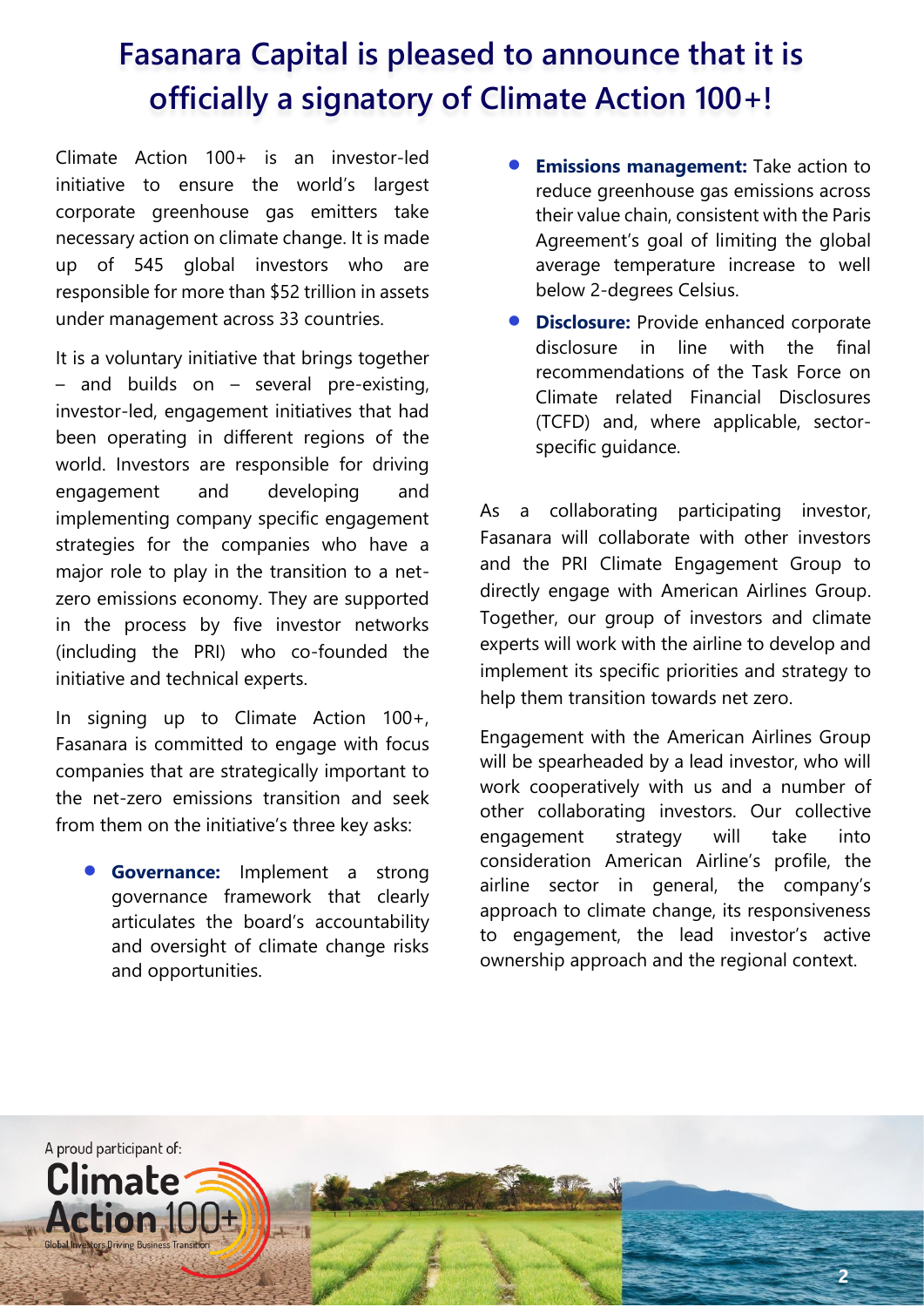We may choose to engage by:

- Holding meetings with the company's executives and board members;
- Conducting investor roundtables:
- Asking a question at a company earnings call or Annual General Meeting (AGM);
- Supporting shareholder resolutions on climate change risks and opportunities;
- Voting for the removal of directors who have failed in their accountability of climate change risk;
- Making a statement at a company AGM;
- Writing a public letter to the company;
- Voting against reports, accounts and company led resolutions; and
- Making joint statements with the company.

# **Why did we join Climate Action 100+?**

A lesson that we've all learned during the ongoing pandemic and one that has long concerned Fasanara is the consequences that systemic risks can have on society and on global financial markets. While few predicted the havoc COVID-19 would wreak, the same cannot be said about the growing threat of climate change, which has become increasingly important to our stakeholders and a strategic focus for us.

We view fulfilment of the Paris Agreement's goal to hold global average temperature rise to "well below 2°C above preindustrial levels" as an imperative. By joining forces with other asset managers and asset owners across the globe, we believe we can more effectively help drive the low-carbon transition by inserting our combined influence over the systemically most important companies accounting for more than two-thirds of annual industrial greenhouse gas emissions.

# **Why American Airlines?**

As a long-time debt provider to many airlines and other businesses in the aerospace sector across Europe, we wanted to engage with the world's largest airline in order to make a meaningful impact to the aviation sector which is ripe for environmental and technological disruption. Aviation is one of the most carbonintensive industries with climate change-related risks that include:

### • **Transition Risks:**

- ▬ *Regulatory:* current company, government, and voluntary industrywide emissions targets are welcome, they will not align the sector with the net-zero world Although envisioned by the Paris Agreement. As a result, governments are likely to impose stronger emissions reduction measures on airlines and aerospace companies as the gap between the level of action needed to keep global warming to safe levels becomes more apparent.
- ▬ *Reputational:* Airlines and aerospace companies may face a backlash from their consumers, investors, or other stakeholders if they, or the organizations they support, are perceived to be making insufficient efforts to reduce their emissions. The recent growth of the nofly movements in Europe demonstrate that this is a risk that aviation companies are already confronting.
- ▬ *Legal*: Airlines and aerospace companies could face growing legal risks as legal notions of company responsibility for climate change evolve. As just one example, some oil and gas majors have already faced lawsuits alleging that they misled investors and the public on climate change, despite knowing the risks.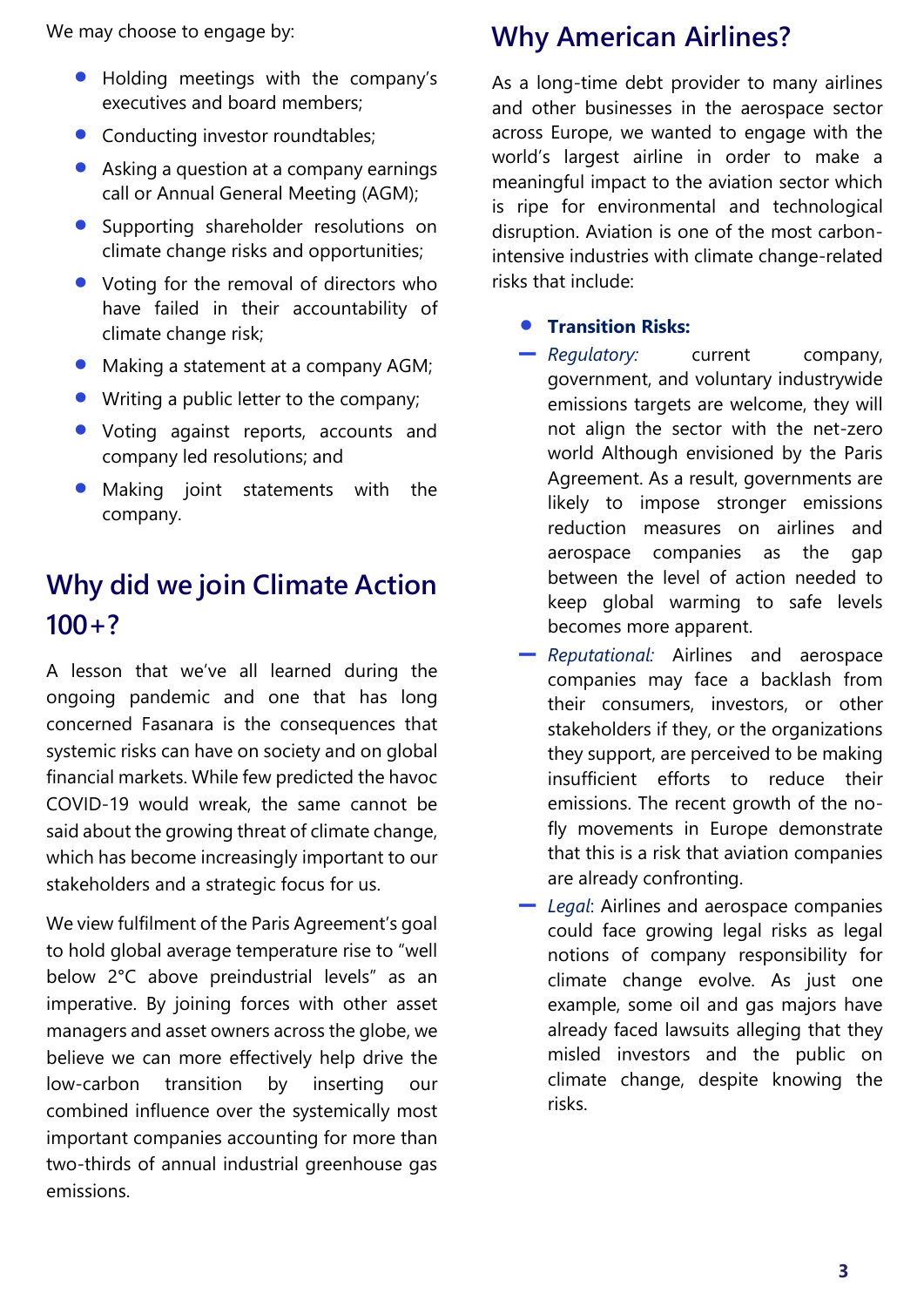

### • **Physical Risks:**

▬ Airline and aerospace companies that are unprepared for the projected physical impacts of climate change—including everything from airport flooding to increases in clear-air turbulence—could face severe consequences to assets, service and overall viability.

### **Investor Expectations**

We expect our recommendations to build on the PRI's Investor Expectations Statement on Climate Change for Airlines and Aerospace Companies published in February 2020, and also be aligned with the Climate Action100+ Net Zero Company Benchmark to ensure we are implementing robust decarbonisation plans. These would include:

- Implement a strong governance framework which clearly articulates the board's accountability and oversight of climate change risks and opportunities.
- Establish and disclose robust transition plans consistent with the goals of the Paris Agreement.
- Establish and disclose robust strategies, resources, and programs for:
- ▬ guarantee absolute emissions reductions in the future).
- ▬ The development, use, scaling, and commercialization of sustainable alternative aviation fuels and technologies with substantially lower carbon emissions relative to conventional aviation fuels; and
- ▬ Operational and technical efficiency improvements (recognizing that efficiency improvements alone will not
- Provide strong corporate disclosure in line with the final recommendations of the Task Force on Climate-related Financial Disclosures (TCFD).
- Lobby transparently and consistently with the Paris Agreement.

In joining Climate Action 100+, we look forward to sharing with our stakeholders what we've learned in our engagements. We are also excited about this opportunity to work closely with other asset managers and asset owners to scale our impact on climate change risks. With all that we've learned from these last many months about the connections between resiliency and sustainability—it's time to take action with a sense of shared purpose and urgency.